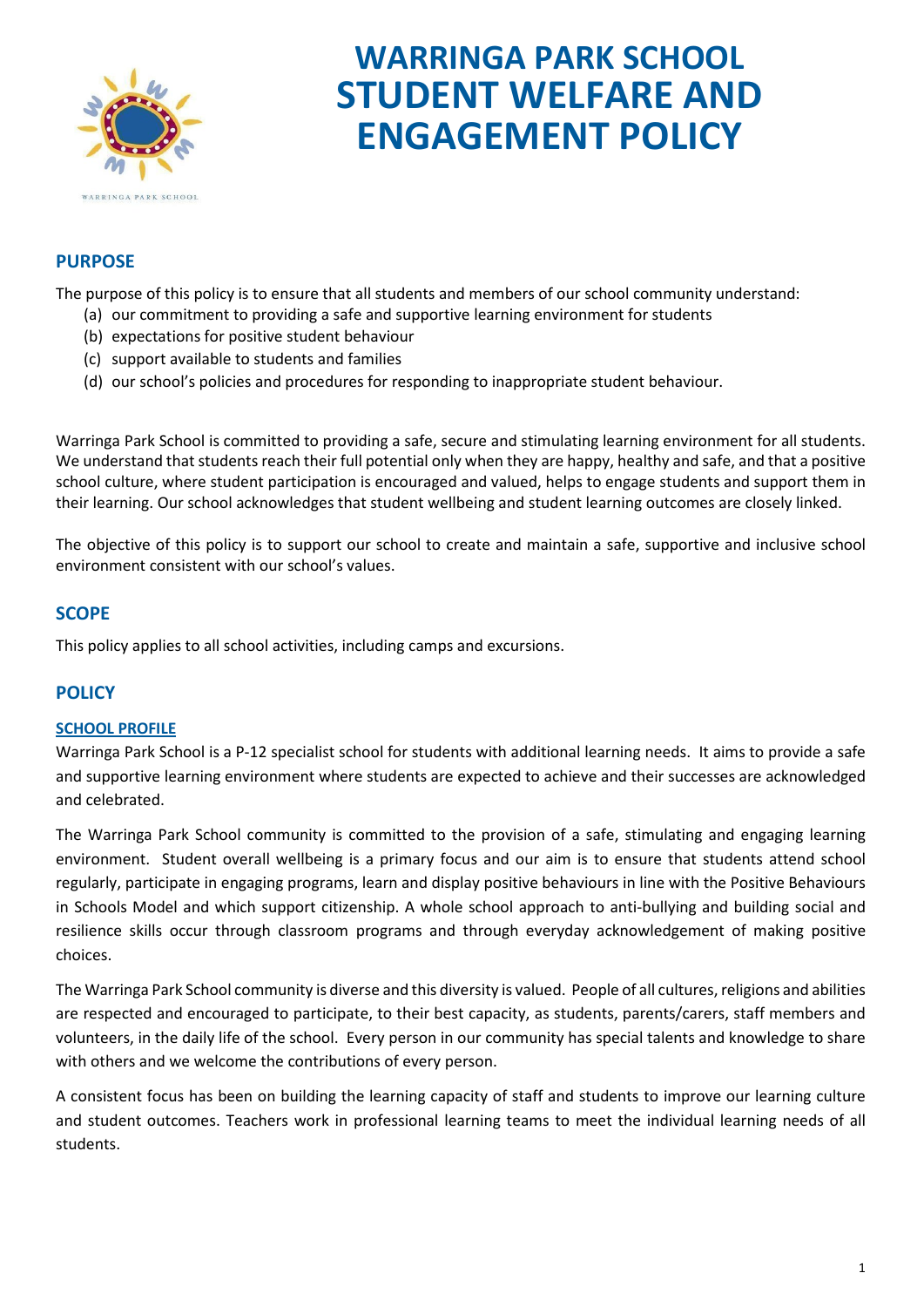Students are supported both emotionally and academically through a range of programs and by the fostering of positive relationships – student/staff/parent/care givers. The individual learning needs of our students is strongly supported by classroom teaching, program differentiation, individual learning plans and a focus on improving student outcomes in English and Mathematics.

### **STUDENT ENGAGEMENT STATEMENT**

- The Warringa Park School values are Respect, Learning and Working Together and all members of the school community are encouraged to act in accordance with the school motto *"Imagine the Possibilities"*.
- The Warringa Park School vision is *"Excellent Education for Every Student"*.

It articulates a commitment to achieving excellence in education that will deliver improved learning outcomes for students with additional learning needs in communication, literacy, numeracy and access to successful post school options.

- We aim to develop students who are self-motivated, engaged and resilient, and who contribute to the community.
- The Warringa Park School educational philosophy is that all students can learn and that students with additional learning needs have the right to an equal opportunity education.
- Our positive school culture is predicated on student engagement being the basis for learning. To support this, our leadership team is actively engaged in developing classroom practice to ensure that our pedagogy and curriculum engages all students.
- Effective teaching, inclusive and engaging curriculum and respectful relationships between members of the school community is promoted through collegiality, e.g., mentoring and peer observations, and professional learning teams that encourage innovative pedagogy developed using the Department's Framework for Improving Student Outcomes, ABLES, Victorian Curriculum, Student Engagement Policy Guidelines and DET initiatives.
- Student engagement can be defined as three interrelated components: behavioural, emotional and

#### **Cognitive:**

**Behavioural engagement** refers to students' participation in education, including the academic, social and extracurricular activities of the school.

**Cognitive engagement** relates to a students' investment in learning and their intrinsic motivation and self-regulation. **Emotional engagement** encompasses students' emotional reactions in the classroom and in the school and measures a students' sense of belonging or connectedness to the school.

#### **SCHOOL VALUES**

Warringa Park School Statement of Values and School Philosophy is integral to the work that we do and is the foundation of our school community. Students, staff and members of our school community are encouraged to live and demonstrate our core values of respect, learning and working together at every opportunity.

Our school's vision is excellent education for every student



**WARRINGA PARK SCHOOL IS A PBIS SCHOOL (POSITIVE BEHAVIOURS IN SCHOOL)**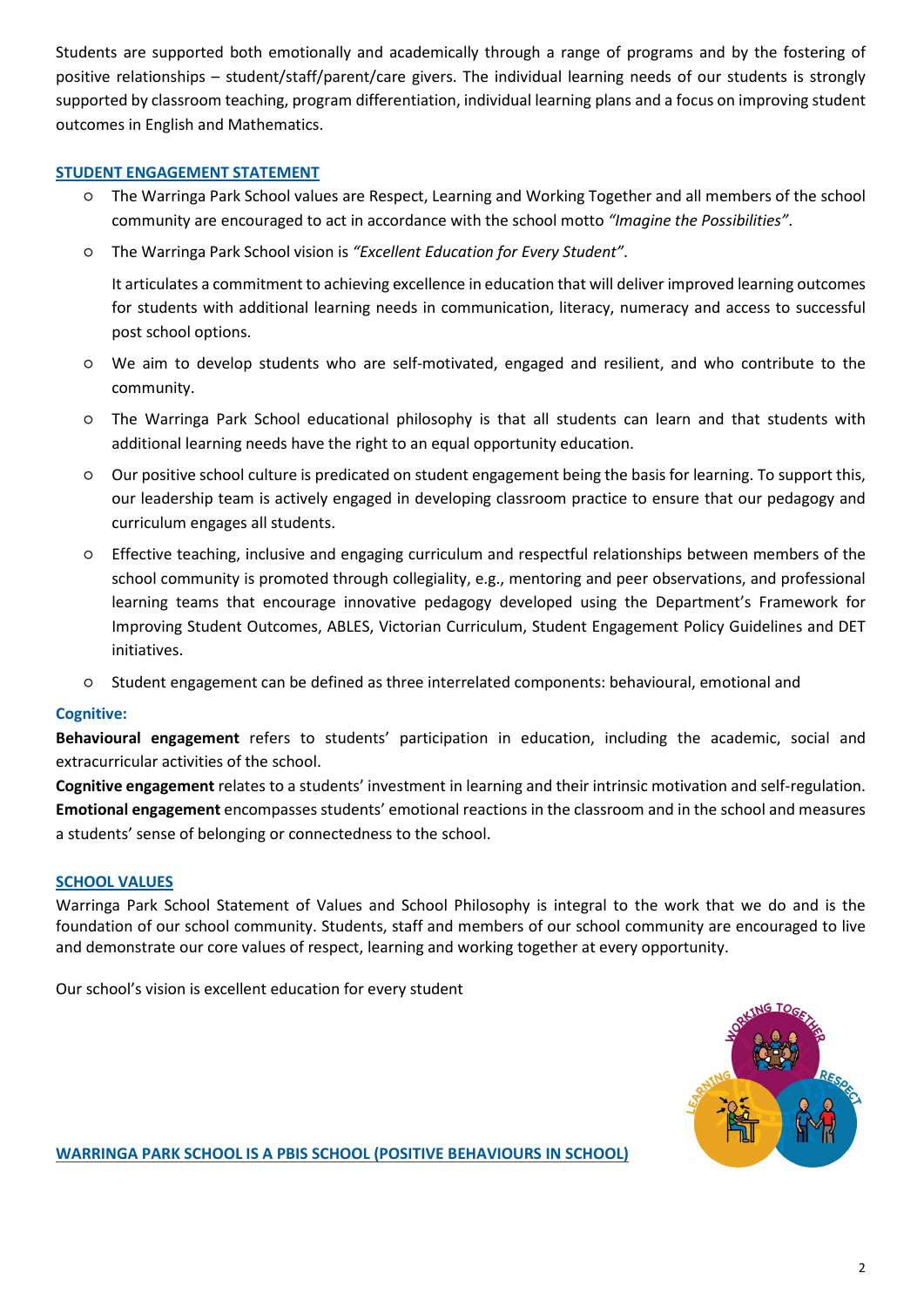As part of this approach there are clearly stated and visible expectations that are specifically taught, modelled and actively rewarded at a Whole School and also at a classroom level.

We have three whole school expectations, which are taught and implemented according to the individual students' understanding.

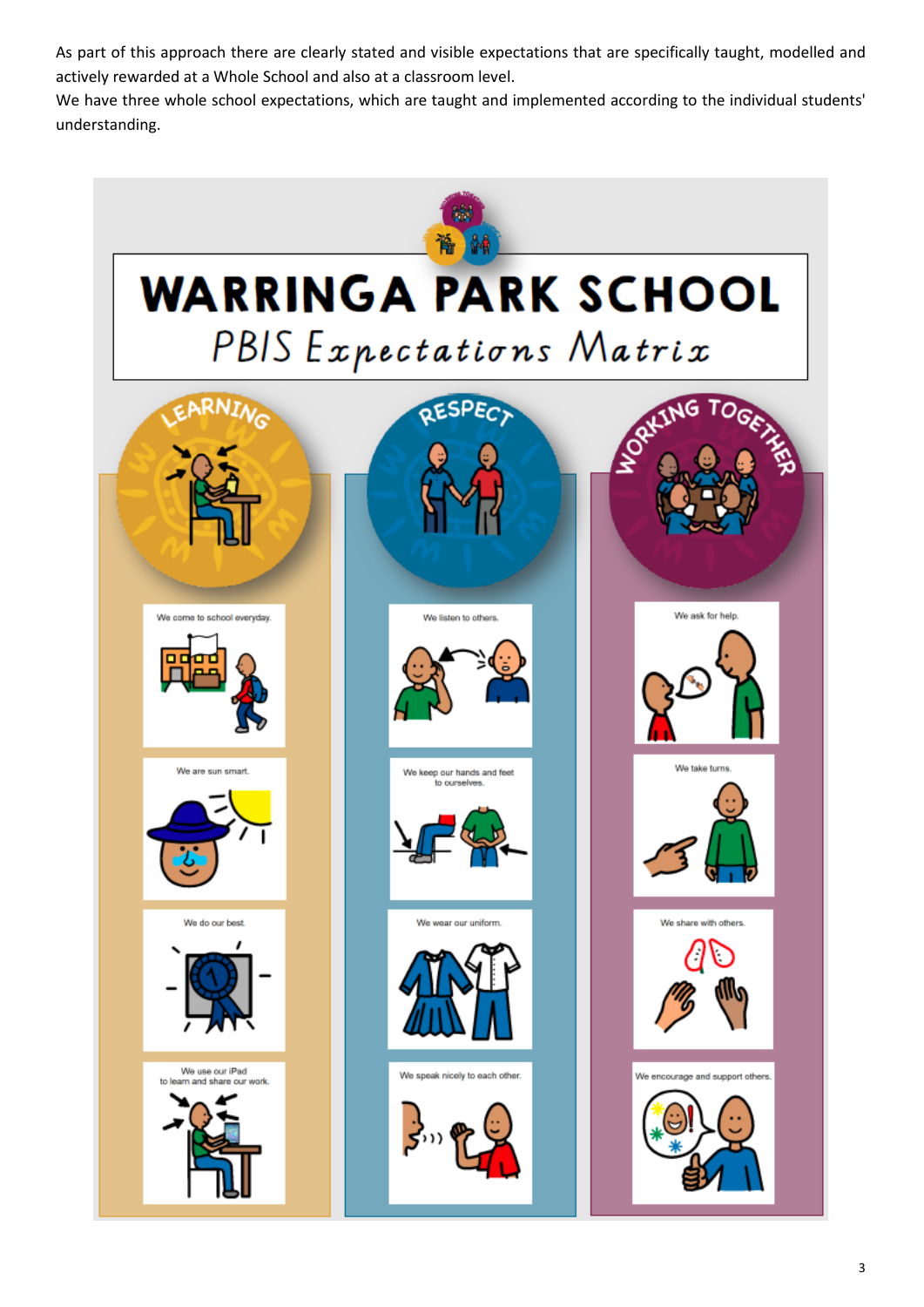# Warringa Park School: Expectation Matrix

## "At Warringa Park School we show Learning; Respect; Working Together"



Warringa Park has 3 broad schoolwide expectations- Learning, Respect and Working Together. These expectations are defined to show staff what students do specifically to achieve or demonstrate these expectations. These tell US as teachers how we want students to act. It demonstrates and clarifies the expected behaviours across a range of settings within the school.

These expected behaviours are explicitly taught to students by modelling, role playing and practicing what the expected behaviour looks and sounds like. Students are rewarded every time they demonstrate these expected behaviours throughout the day.

The "All the time" expectations are behaviours students are expected to demonstrate no matter where or what they are doing. A student friendly version of these expectation is shared with students and displayed within their learning environment.

|          | All the Time                                                                                                                                               | <b>Transition</b>                                                                                                                              | Classroom                                                                                                                                                                                                                        | Outside                                                                                                                                                                               | <b>Transportation</b>                                                                                                                                                                 | Technology                                                                                                                                                           | Community                                                                                                                                                                                         |
|----------|------------------------------------------------------------------------------------------------------------------------------------------------------------|------------------------------------------------------------------------------------------------------------------------------------------------|----------------------------------------------------------------------------------------------------------------------------------------------------------------------------------------------------------------------------------|---------------------------------------------------------------------------------------------------------------------------------------------------------------------------------------|---------------------------------------------------------------------------------------------------------------------------------------------------------------------------------------|----------------------------------------------------------------------------------------------------------------------------------------------------------------------|---------------------------------------------------------------------------------------------------------------------------------------------------------------------------------------------------|
| Learning | We come to<br>school<br>everyday<br>We are<br><b>SunSmart</b><br>We do our best<br>We use our iPad<br>to learn and<br>share our work                       | We pack up<br>I know and<br>follow my<br>schedule<br>We arrive on<br>time, willing to<br>learn<br>We put our<br>phones away<br>until home time | We use the<br>States of<br>Regulation to<br>be ready to<br>learn<br>We ask<br>questions if we<br>don't<br>understand<br>We take<br>responsibility for<br>our learning                                                            | I can choose an<br>activity outside<br>We tell a<br>teacher when<br>there is a<br>problem                                                                                             | We arrive on<br>time to the bus<br>stop<br>We know the<br>bus timetable<br>We stay in our<br>seats with our<br>seatbelts on                                                           | We use digital<br>technology in<br>our learning<br>We use<br>technology<br>safely and<br>responsibility<br>I know how to<br>use the internet<br>safely               | We are kind to<br>different types<br>of people that<br>we meet<br>We are safe in<br>the community<br>We are<br>considerate of<br>others<br>We follow the<br>road safety ruels                     |
|          | We listen to<br>others<br>We keep our<br>hands and feet<br><b>Respect</b><br>to ourselves<br>We wear our<br>uniform<br>We speak<br>nicely to each<br>other | We walk calmly<br>between<br>classrooms<br>We speak<br>quietly<br>We ask to leave<br>the classroom                                             | We allow others<br>to learn<br>We keep<br>ourselves and<br>the classroom<br>clean<br>We make<br>healthy choices<br>with our food<br>We show whole<br>body listening<br>We look after<br>resources<br>We use positive<br>language | We use<br>equipment<br>correctly<br>We stay in our<br>zone<br>We keep our<br>school clean<br>and tidy<br>We look after<br>school property<br>We consider the<br>feelings of<br>others | We use a quiet<br>voice<br>We use positive<br>language<br>towards others<br>We listen for<br>instructions and<br>directions                                                           | We look after<br>technology<br>resources<br>We<br>communicate<br>online using<br>positive<br>language<br>We<br>acknowledge<br>and reference<br>the work<br>of others | We use our<br>manners<br>We follow<br>community rules<br>We follow the<br>workplace<br>expectations/rul<br>es<br>We wear the<br>correct uniform<br>We represent<br>ourselves in a<br>positive way |
| Working  | We ask for help<br>Together<br>We take turns<br>We share with<br>others<br>We encourage<br>and support<br>others                                           | We stop, wait<br>and walk with<br>the teacher<br>and our group<br>We help others<br>to move<br>between<br>activities                           | We help our<br>teachers and<br>classmates<br>We speak<br>politely to others<br>We encourage<br>and support<br>others<br>We listen to the<br>ideas and<br>opinions of<br>others                                                   | We play safe<br>games<br>We play happily<br>with others<br>We report<br>problems to<br>teacher<br>We invite others<br>to join in                                                      | We ask the<br>chaperone for<br>help<br>We help others<br>by being a<br>model traveller<br>We stay with the<br>group<br>We encourage<br>and support<br>others to do the<br>right thing | We collaborate<br>using<br>technology<br>We share<br>resources<br>We are<br>responsible with<br>technology<br>We report<br>misuse of<br>technology                   | We look out for<br>others<br>We always stay<br>with a group<br>We follow<br>instructions                                                                                                          |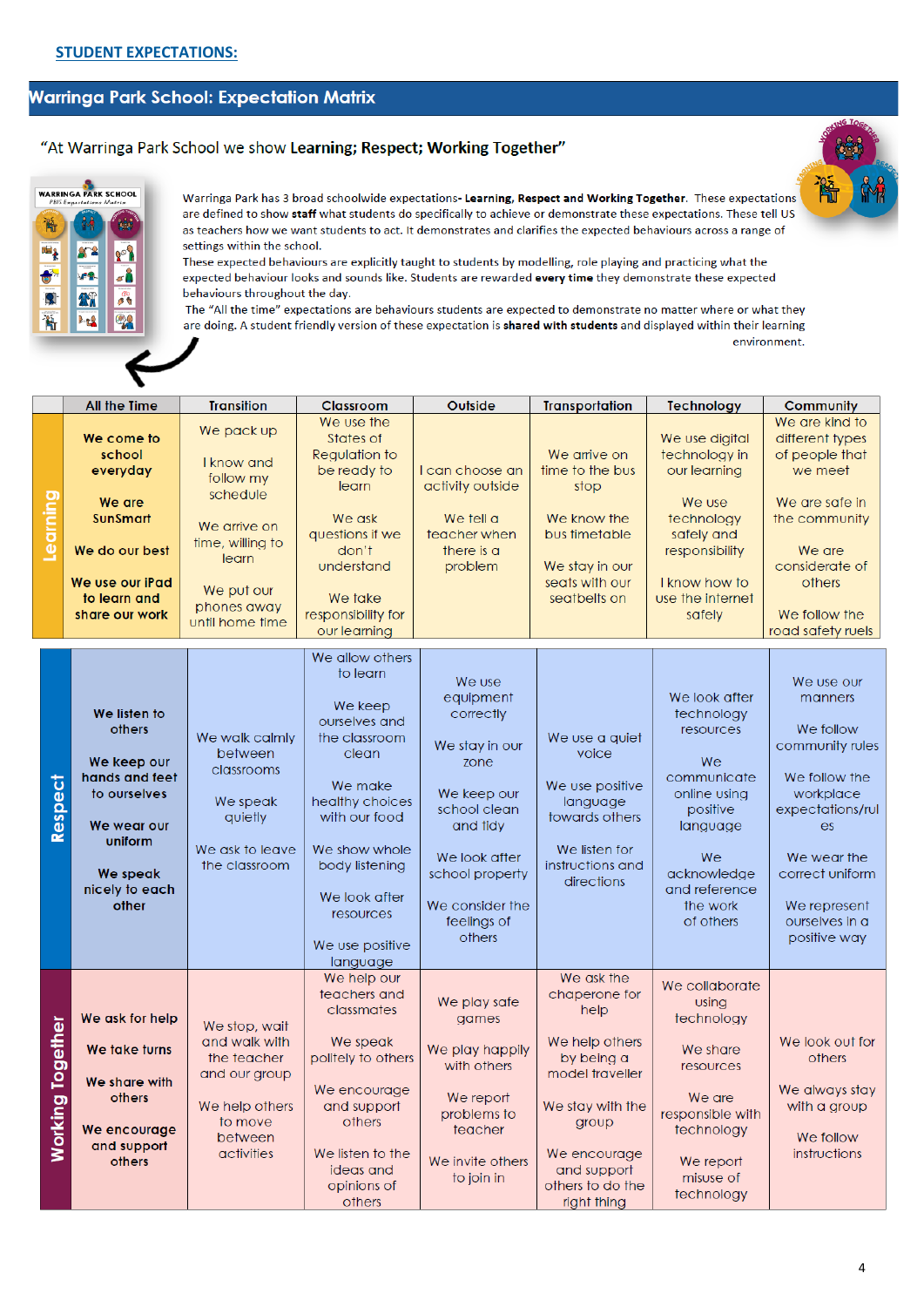#### **LEADERSHIP AND STAFF EXPECTATIONS:**

|                   |                                                                           | <b>LEARNING</b>                                                                                                                                                                                                                                                                                                                                                                                                 |                         | <b>WORKING TOGETHER</b>                                                                                                                                                                   |                                | <b>RESPECT</b>                                                                                                                                                        |
|-------------------|---------------------------------------------------------------------------|-----------------------------------------------------------------------------------------------------------------------------------------------------------------------------------------------------------------------------------------------------------------------------------------------------------------------------------------------------------------------------------------------------------------|-------------------------|-------------------------------------------------------------------------------------------------------------------------------------------------------------------------------------------|--------------------------------|-----------------------------------------------------------------------------------------------------------------------------------------------------------------------|
| <b>LEADERSHIP</b> | $\circ$<br>O<br>$\Omega$                                                  | We have a growth mindset<br>We are open to feedback<br>We are enablers                                                                                                                                                                                                                                                                                                                                          | $\circ$<br>O<br>$\circ$ | We work towards a<br>common goal<br>We are enablers<br>We make collaborative<br>decisions which we are in<br>the best interests of our<br>students                                        | $\circ$<br>$\circ$<br>$\circ$  | We maintain confidentiality<br>We actively participate in all<br>discussions<br>We are transparent in our<br>communication                                            |
| <b>STAFF</b>      | $\circ$<br>$\circ$<br>$\circ$<br>$\circ$<br>$\circ$<br>$\circ$<br>$\circ$ | Every lesson is a good<br>lesson<br>Learning is differentiated to o<br>accommodate the students<br>abilities<br>Use every moment as a<br>teaching moment<br>Accentuate positives at all<br>times<br>The classroom is set up to<br>promote learning<br>All lessons have a clear<br>purpose and students are<br>aware of their expectations<br>Build students self-efficacy<br>through setting realistic<br>goals | $\circ$<br>$\circ$      | Every student is our student o<br>(collective responsibility)<br>Open, ongoing<br>communication with staff,<br>students and parents<br>Value each other as<br>members of WPS<br>community | $\Omega$<br>$\circ$<br>$\circ$ | Use positive language with<br>staff and students<br>Act professionally in<br>manner and dress<br>Provide students with<br>choice<br>Staff model expected<br>behaviour |

The following programs, staff and policies support student engagement, encourage attendance, promote positive (pro-social) behaviour, as well as address student wellbeing at Warringa Park School:

| <b>PROGRAMS</b>                                                 | <b>STAFF</b>                                       | <b>POLICIES</b>                                                    |
|-----------------------------------------------------------------|----------------------------------------------------|--------------------------------------------------------------------|
| PBIS (Positive Behaviour in Schools<br>Program)                 | <b>PBIS Team</b>                                   | Student Engagement and Wellbeing<br>Policy                         |
| Student Leadership - SRC                                        | Assistant Principal - ATL/ Wellbeing<br>Team       | <b>SRC Policy</b>                                                  |
| Anti-bullying                                                   | Principal, Assistant Principal, Team<br>Leaders    | <b>Bullying and Harassment</b>                                     |
| Camping program                                                 | Learning centre Leaders, Assistant<br>team Leaders | <b>Camps Policy</b>                                                |
| Drug education                                                  | Assistant Principal, Wellbeing                     | <b>Drug Education Policy</b>                                       |
| Excursion, incursions & special events Team Leaders             |                                                    | <b>On-Site Supervision Policy</b>                                  |
| Human Relations and Sexuality<br>(years 7-12)                   | <b>Team Leaders</b>                                | <b>Health and Human Relations Policy</b>                           |
| <b>School Values Education</b>                                  | <b>Generalist teachers</b>                         | <b>Equal Opportunity Policy</b>                                    |
| <b>Signposts Parenting</b>                                      | <b>Assistant Principal, Wellbeing</b>              |                                                                    |
| Student Positive engagement plans<br>and student response plans | <b>Team Leaders</b>                                | <b>Student Engagement and Wellbeing</b><br>Policy                  |
| Engaged play - play zones                                       | Leadership, Team Leaders                           | Playground Policy/ On-site<br>Supervision Policy/ Yard Duty Policy |
| Interschool sport                                               | P. E. Specialists team                             | <b>On-Site Supervision Policy</b>                                  |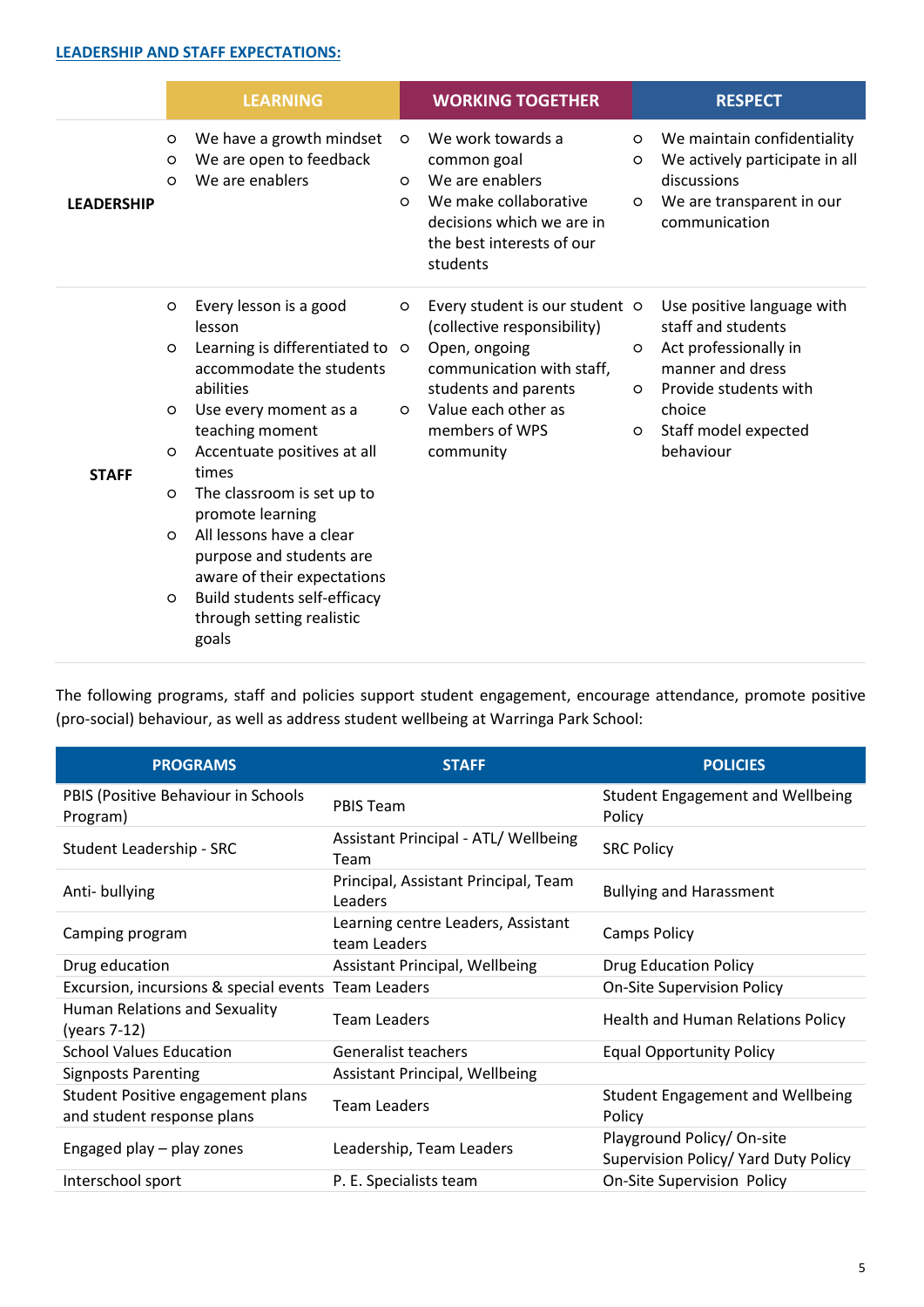| Transition to school -<br>playgroup, post school (year<br>12), between sections | Leadership, Team Leaders                                                | <b>Transition Policy</b>                          |
|---------------------------------------------------------------------------------|-------------------------------------------------------------------------|---------------------------------------------------|
| <b>Travel Education</b>                                                         | Later Years staff, Pathways &<br><b>Transitions Coordinator</b>         | <b>Internet Usage Policy</b>                      |
| <b>VCAL Personal Development</b>                                                | VCAL leadership and staff                                               | ePortfolios Policy                                |
| <b>Work Experience</b>                                                          | Later Years staff and leadership                                        | <b>Work Experience Policy</b>                     |
| Café 11                                                                         | Later Years staff: Bethany Road<br>Campus                               | <b>Work Experience Policy</b>                     |
| <b>Boys Groups</b>                                                              | Student Wellbeing coordinator                                           | <b>Student Engagement and Wellbeing</b><br>Policy |
| <b>Boys Mentoring Support</b>                                                   | Student Wellbeing coordinator                                           | <b>Student Engagement and Wellbeing</b><br>Policy |
| <b>Girls Groups</b>                                                             | Student Wellbeing coordinator                                           | <b>Student Engagement and Wellbeing</b><br>Policy |
| <b>Respectful Relationships</b>                                                 |                                                                         |                                                   |
| Positive Behaviour in Schools                                                   | Student Wellbeing coordinator,<br><b>Engagement Assistant Principal</b> | <b>Student Engagement and Wellbeing</b><br>Policy |
| Festival of Healthy Living: Harmony<br>Day                                      | Specialist and Wellbeing Team                                           | Child Safe Code of Conduct                        |
| Drum Beat Program                                                               | Wellbeing, Specialist Team                                              | <b>Student Engagement and Wellbeing</b><br>Policy |

#### **We have a proactive approach to promoting student wellbeing and engagement through:**

- Modelling positive behaviour
- Establishing clear understandings of expected behaviours
- Reinforcing appropriate behaviours
- Planning and establishing a TEAM TEACH approach
- Delivering consequences in a non-punitive, uniform and consistent manner

#### **PARTICIPATION**

Warringa Park School respects the rights of each student to participate in all aspects of school life. Participation is only restricted if and when a students' behaviour infringes on the rights or safety of others (student or staff) and/or places others at risk. Withdrawal from programs and or the provision of a limited timetable will be negotiated with students' parents/carers as part of a staged plan to encouraging appropriate participation and wellbeing of all.

#### **HARASSMENT AND VICTIMISATION**

All members of the school community have a right to feel safe, be treated with respect and given every opportunity to play and work in a safe supporting environment. All members of the Warringa Park School Community, including students, are expected to treat others in the manner in which they would like to be treated. Everyone is encouraged to respect individuality, diversity, differences of opinion, rules and rights of others. Instances of bullying from students, staff or the community will be actively discouraged. Active anti- bullying strategies are part of the day to day practice and reinforced within the context of school routines and expectations. Targeted cyber- bullying programs will be built into classroom activities.

## **INDETIFYING STUDENTS IN NEED OF SUPPORT**

Warringa Park School *is committed to providing the necessary support to ensure our students are supported intellectually, emotionally and socially. The Student Wellbeing team plays a significant role in developing and implementing strategies help identify students in need of support and enhance student wellbeing. Warringa Park*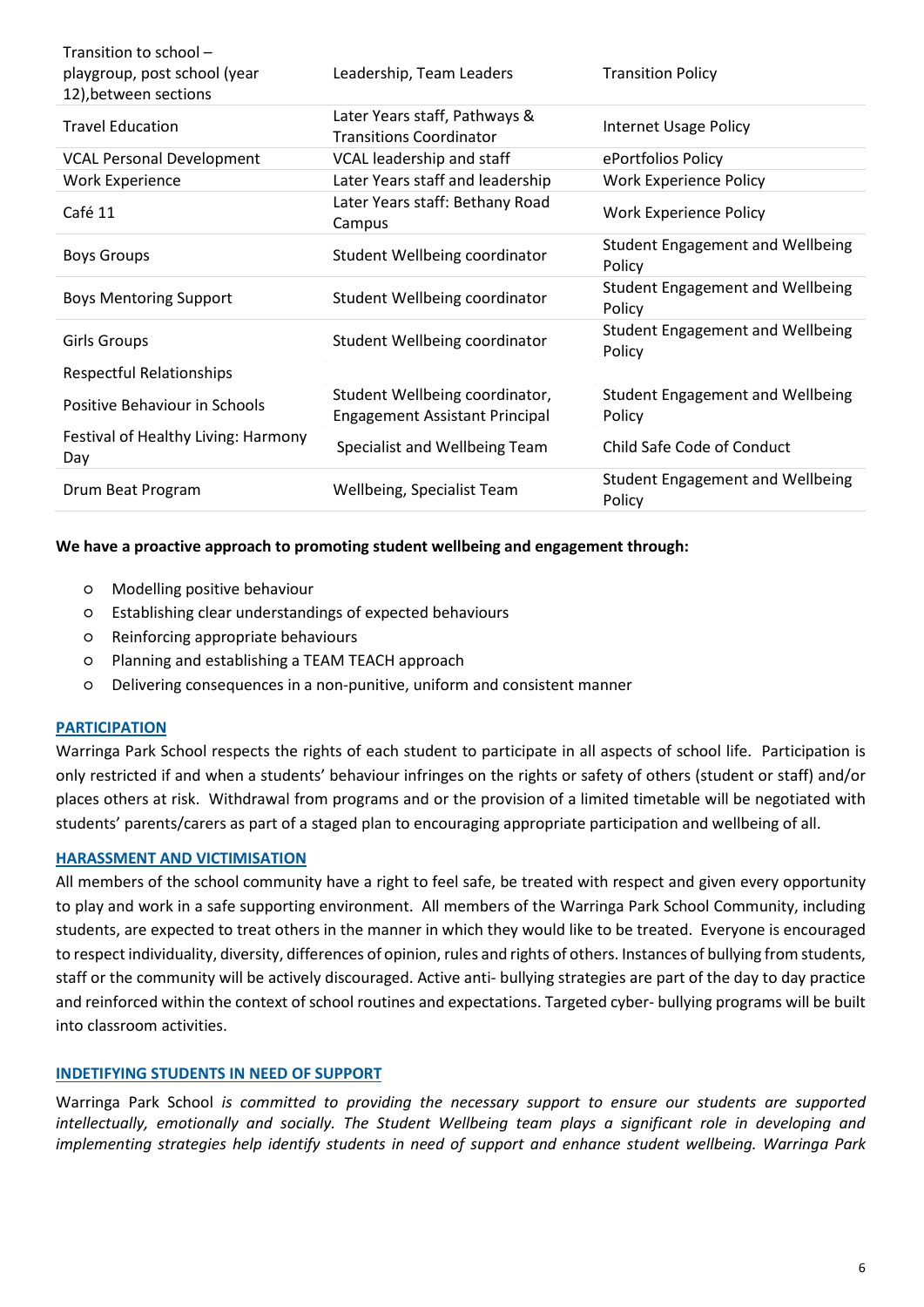*School will utilise the following information and tools to identify students in need of extra emotional, social or educational support:*

- *personal, health and learning information gathered upon enrolment and while the student is enrolled*
- *attendance records*
- *academic performance*
- *observations by school staff such as changes in engagement, behaviour, self-care, social connectedness and motivation*
- *attendance, detention and suspension data*
- *engagement with families*
- *self-referrals or referrals from peers*

## **STUDENT RIGHTS AND RESPONSIBILITES**

All members of our school community have a right to experience a safe and supportive school environment. We expect that all students, staff, parents and carers treat each other with respect and dignity. Our school's Statement of Values highlights the rights and responsibilities of members of our community.

Students have the right to:

- participate fully in their education
- feel safe, secure and happy at school
- learn in an environment free from bullying, harassment, violence, racism, discrimination or intimidation
- express their ideas, feelings and concerns.

Students have the responsibility to:

- participate fully in their educational program
- display positive behaviours that demonstrate respect for themselves, their peers, their teachers and members of the school community
- respect the right of others to learn.

Students who may have a complaint or concern about something that has happened at school are encouraged to speak to their parents or carers and approach a trusted teacher or a member of the school leadership team. Further information about raising a complaint or concern is available in our Complaints Policy.

# **THE WARRINGA PARK SCHOOL PRINCIPAL, TEACHERS, WELLBEING AND EDUCATION SUPPORT STAFF ARE EXPECTED TO:**

- maintain a 'Duty of Care' which is the requirement to take reasonable steps to protect students from a reasonably foreseeable risk of harm (DET Legal Branch). Staff are expected to act in line with the policies of the school and refer any issues to the leadership of the school in a timely manner
- teach and role model the school values
- adopt inclusive and personalised teaching practices
- ensure accessible educational provision for all students
- conduct honest and open communications with parent/carers
- work in partnerships and liaise with parents/carers
- develop community partnerships to support students
- provide student services and/or refer students to appropriate outside agencies for support
- develop and provide appropriate, meaningful and challenging curriculum that gives students the opportunity to experience success in their learning
- Cater for and celebrate diversity.

## **WARRINGA PARK SCHOOL STUDENTS BEHAVIOURAL EXPECTATIONS AND MANAGEMENT**

○ take responsibility for and reflect upon their own learning. As students' progress through the school they will be actively supported and encouraged by teachers to manage their own learning , growth and behaviours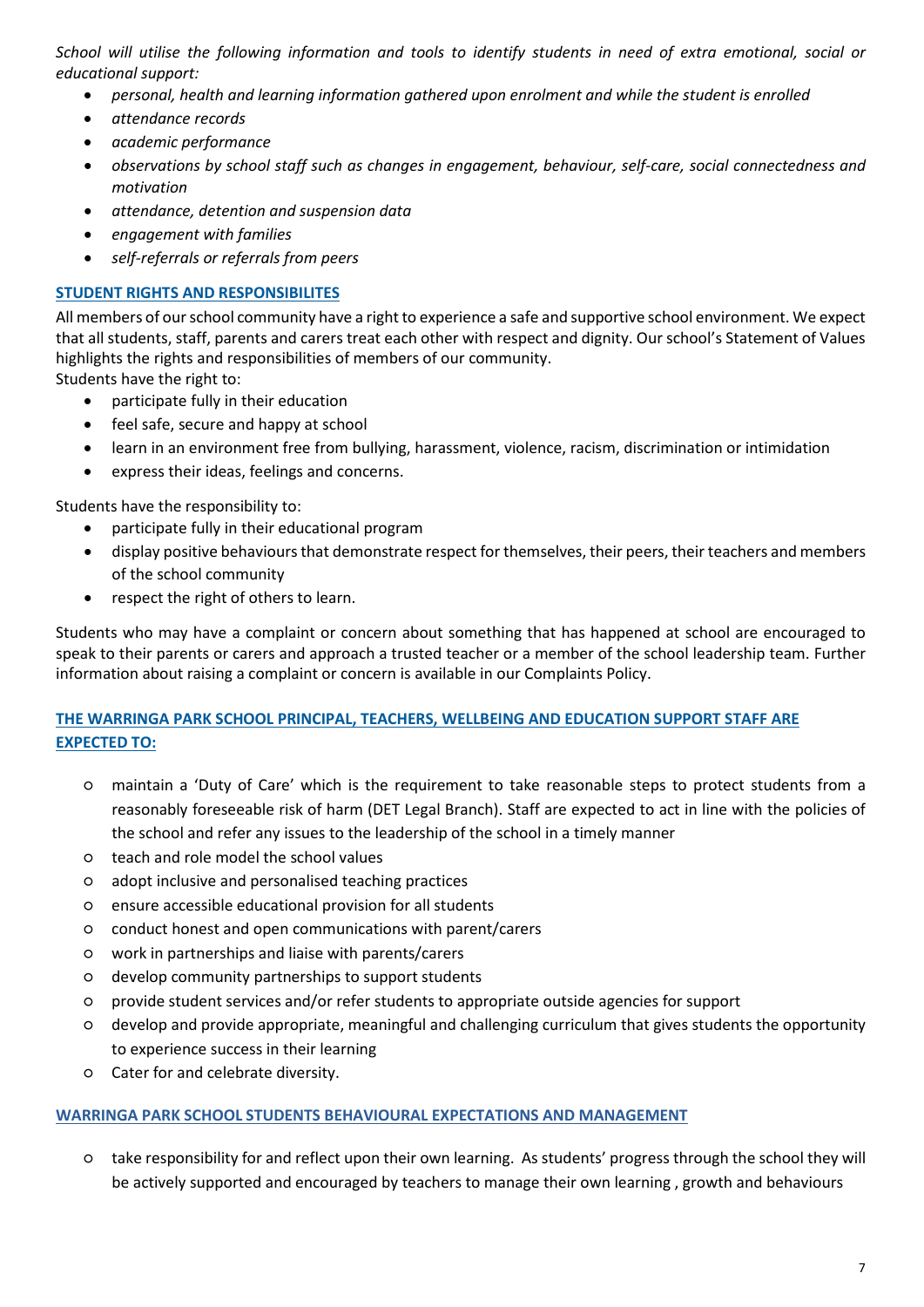- participate fully in the school's educational program and attend school regularly. Warringa Park School staff recognise that sometimes students need support to achieve this and will work with students whose attendance could be improved
- display positive behaviours that demonstrate respect for themselves, their peers their teachers and all other members of the school community
- respect the rights of others, including the right of others to learn, in order to contribute to an engaging educational experience for themselves and other students
- learn prosocial behaviours which contribute to the educational, social, emotional and physical development of themselves and those around them – students will be actively supported by staff to achieve this goal.

## **Engaging with Families**

Warringa Park School values the input of parents and carers, and we will strive to support families to engage in their child's learning and build their capacity as active learners. We aim to be partners in learning with parents and carers in our school community.

We work hard to create successful partnerships with parents and carers by:

- ensuring that all parents have access to our school policies and procedures, available on our school website
- maintaining an open, respectful line of communication between parents and staff, supported by our Communicating with School Staff policy.
- providing parent volunteer opportunities so that families can contribute to school activities
- involving families curriculum-related activities
- involving families in school decision making
- coordinating resources and services from the community for families
- including families in Student Support Groups, and developing individual plans for students.

#### **Evaluation**

Warringa Park School will collect data each year to understand the frequency and types of wellbeing issues that are experienced by our students so that we can measure the success or otherwise of our school based strategies and identify emerging trends or needs.

Sources of data that will be assessed on an annual basis include:

- student survey data
- incidents data
- school reports
- parent survey
- case management
- CASES21, including attendance and absence data
- SOCS

Warringa Park School will also regularly monitor available data dashboards to ensure any wellbeing or engagement issues are acted upon in a timely manner and any intervention occurs as soon as possible.

#### **SCHOOL ACTIONS AND CONSEQUENCES**

- Student engagement, regular attendance and appropriate behaviour are encouraged through the implementation of whole-school strategies supported by targeted and individualised support when required.
- Actions and consequences are incremental (a staged response) and will be applied fairly and consistently.
- Positive consequences as well as negative consequences are part of the Warringa Park School's approach to supporting student engagement.
- Actions and consequences have an educational role and aim to foster positive relationships as well as retain the dignity of the student.
- Actions and consequences that isolate a student from learning will be avoided wherever possible.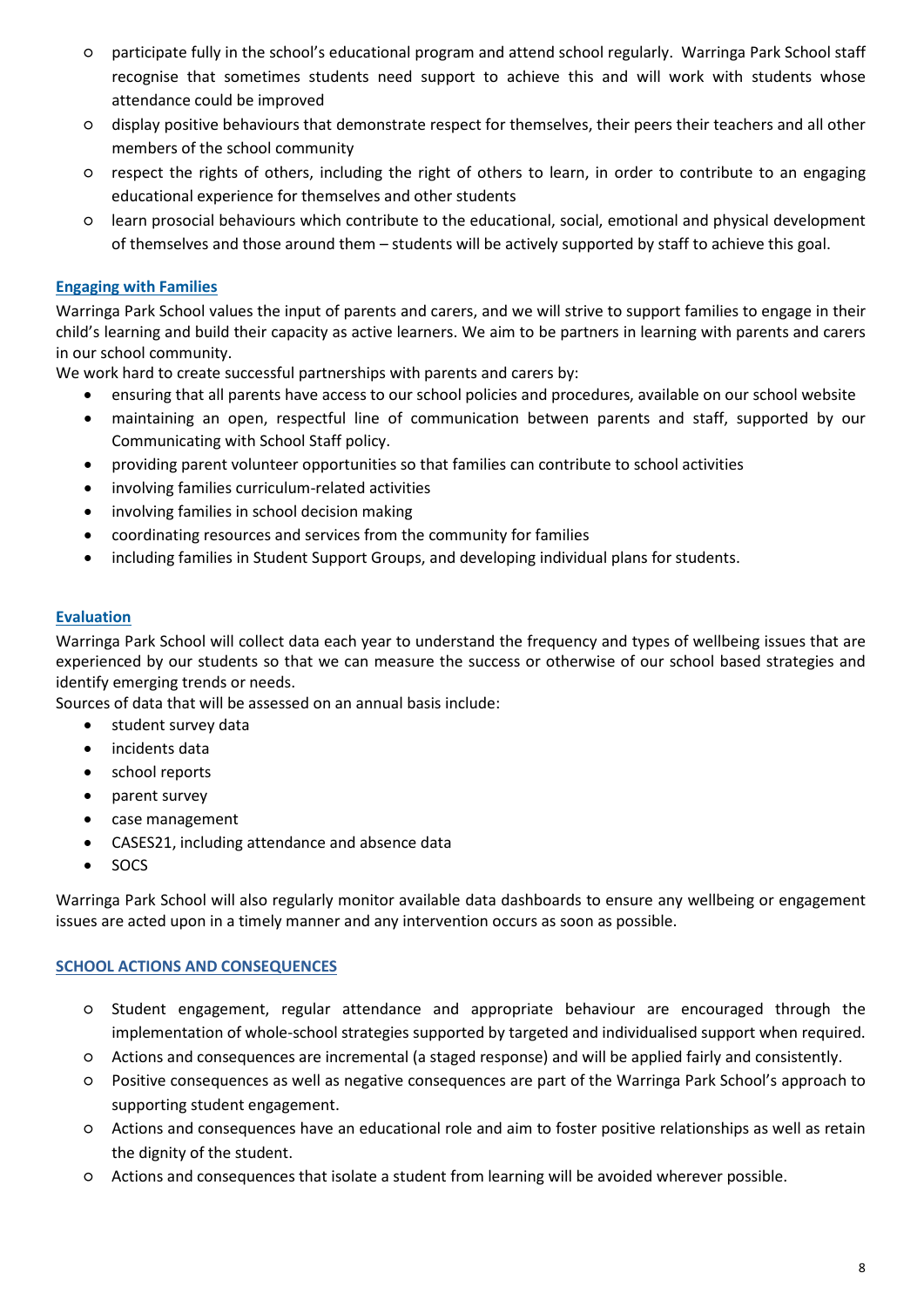The following whole school and classroom practices articulate Warringa Park School's philosophy actions and consequences:

- predictable, fair and democratic classroom and school environments
- student participation in the development of classroom expectations regarding student behaviour
- personalised (individualised) student learning programs documented in Individual Learning Plans/CAPs
- acknowledgement of students via:
- Classroom positive behaviour reinforcement programs such as the VIVO program

Student of the Week awards Termly Principal's awards (end of year celebratory lunch for recipients) End of term classroom, sub-school and whole school celebrations Newsletter articles highlighting student achievements within and outside school Annual graduation/presentation ceremonies

- A commitment to providing an environment that supports the individual needs, including sensory and communication needs, of the student and maximises their engagement in learning
- A commitment to supporting students to develop self-regulation and management strategies
- A commitment to a proactive approach and de-escalating situations in which students are displaying inappropriate behaviours.
- Providing a physical environment that is clean, stimulating and conducive to positive behaviours as well as effective engagement in learning
- School wide positive behaviour and educative behaviour support strategies such as:

VCAL Personal Development Victorian Curriculum Personal & Social Learning capabilities Human Relations curriculum School Values education Implementation of Safe Schools is Engaging Schools DEECD guidelines

# **Student behavioural expectations and management**

*Behavioural expectations of students are grounded in our school's Statement of Values/Student code of conduct.*

*Violence, bullying, and other offensive and harmful behaviours such as racism, harassment and discrimination will not be tolerated and will be managed in accordance with this policy. Bullying will be managed in accordance with our Bullying Prevention Policy.* 

*When a student acts in breach of the behaviour standards of our school community, Warringa Park School will institute a staged response, consistent with the Department's policies on behaviour, discipline and student wellbeing and engagement. Where appropriate, parents will be informed about the inappropriate behaviour and the disciplinary action taken by teachers and other school staff.* 

*Our school considers, explores and implement positive and non-punitive interventions to support student behaviour before considering disciplinary measures such as withdrawal of privileges or withdrawal from class.*

*Disciplinary measures may be used as part of a staged response to inappropriate behaviour in combination with other engagement and support strategies to ensure that factors that may have contributed to the student's behaviour are identified and addressed. Disciplinary measures at our school will be applied fairly and consistently. Students will always be provided with an opportunity to be heard.* 

*Disciplinary measures that may be applied include:*

- *warning a student that their behaviour is inappropriate*
- *teacher controlled consequences such as moving a student in a classroom or other reasonable and proportionate responses to misbehaviour*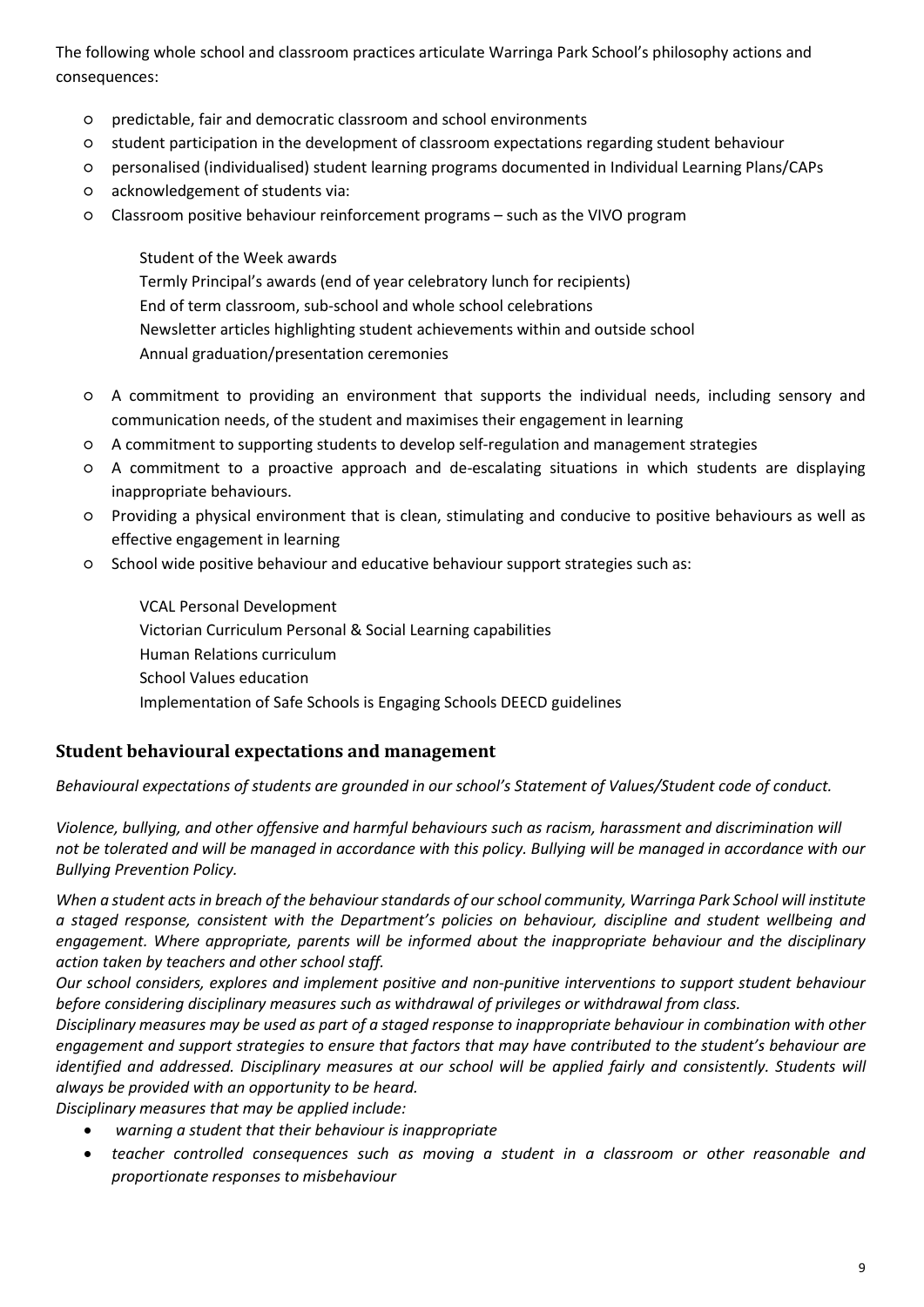- *withdrawal of privileges*
- *referral to the Year Level Coordinator*
- *restorative practices*
- *behaviour support and intervention meetings*
- *suspension*
- *expulsion*

Suspension, expulsion and restrictive interventions are measures of last resort and may only be used in situations consistent with Department policy, available at:

- <https://www2.education.vic.gov.au/pal/suspensions/policy>
- <https://www2.education.vic.gov.au/pal/expulsions/policy>
- <https://www2.education.vic.gov.au/pal/restraint-seclusion/policy>

In line with Ministerial Order 1125, no student aged 8 or younger will be expelled without the approval of the Secretary of the Department of Education and Training.

The Principal of Warringa Park School is responsible for ensuring all suspensions and expulsions are recorded on CASES21.

Corporal punishment is prohibited by law and will not be used in any circumstance at our school.

# **COMMUNICATION**

This policy will be communicated to our school community in the following ways

- Available publicly on our school's website
- Included in staff induction processes
- Included in transition and enrolment packs
- Included as annual reference in school newsletter
- Made available in hard copy from school administration upon request

Our school will also ensure it follows the mandatory parent/carer notification requirements with respect to suspensions and expulsions outlined in the Department's policies at:

- **[Suspension process](https://www2.education.vic.gov.au/pal/suspensions/guidance/1-suspension-process)**
- [Expulsions -](https://www2.education.vic.gov.au/pal/expulsions/guidance/decision) Decision

## **FURTHER INFORMATION AND RESOURCES**

The following Department of Education and Training policies are relevant to this Student Engagement and Wellbeing Policy:

- [Attendance](https://www2.education.vic.gov.au/pal/attendance/policy)
- [Student Engagement](https://www2.education.vic.gov.au/pal/student-engagement/policy)
- [Child Safe Standards](https://www2.education.vic.gov.au/pal/child-safe-standards/policy)
- [Supporting Students in Out-of-Home Care](https://www2.education.vic.gov.au/pal/supporting-students-out-home-care/policy)
- [Students with Disability](https://www2.education.vic.gov.au/pal/students-disability/policy)
- [LGBTIQ Student Support](https://www2.education.vic.gov.au/pal/lgbtiq-student-support/policy)
- [Behaviour -](https://www2.education.vic.gov.au/pal/behaviour-students/policy) Students
- [Suspensions](https://www2.education.vic.gov.au/pal/suspensions/policy)
- **[Expulsions](https://www2.education.vic.gov.au/pal/expulsions/policy)**
- [Restraint and Seclusion](https://www2.education.vic.gov.au/pal/restraint-seclusion/policy)

The following school policies are also relevant to this Student Wellbeing and Engagement Policy:

- Child Safety Policy
- Bullying Prevention Policy
- Inclusion and Diversity Policy
- Statement of Values and School Philosophy
- Statement of Values and School Philosophy Policy